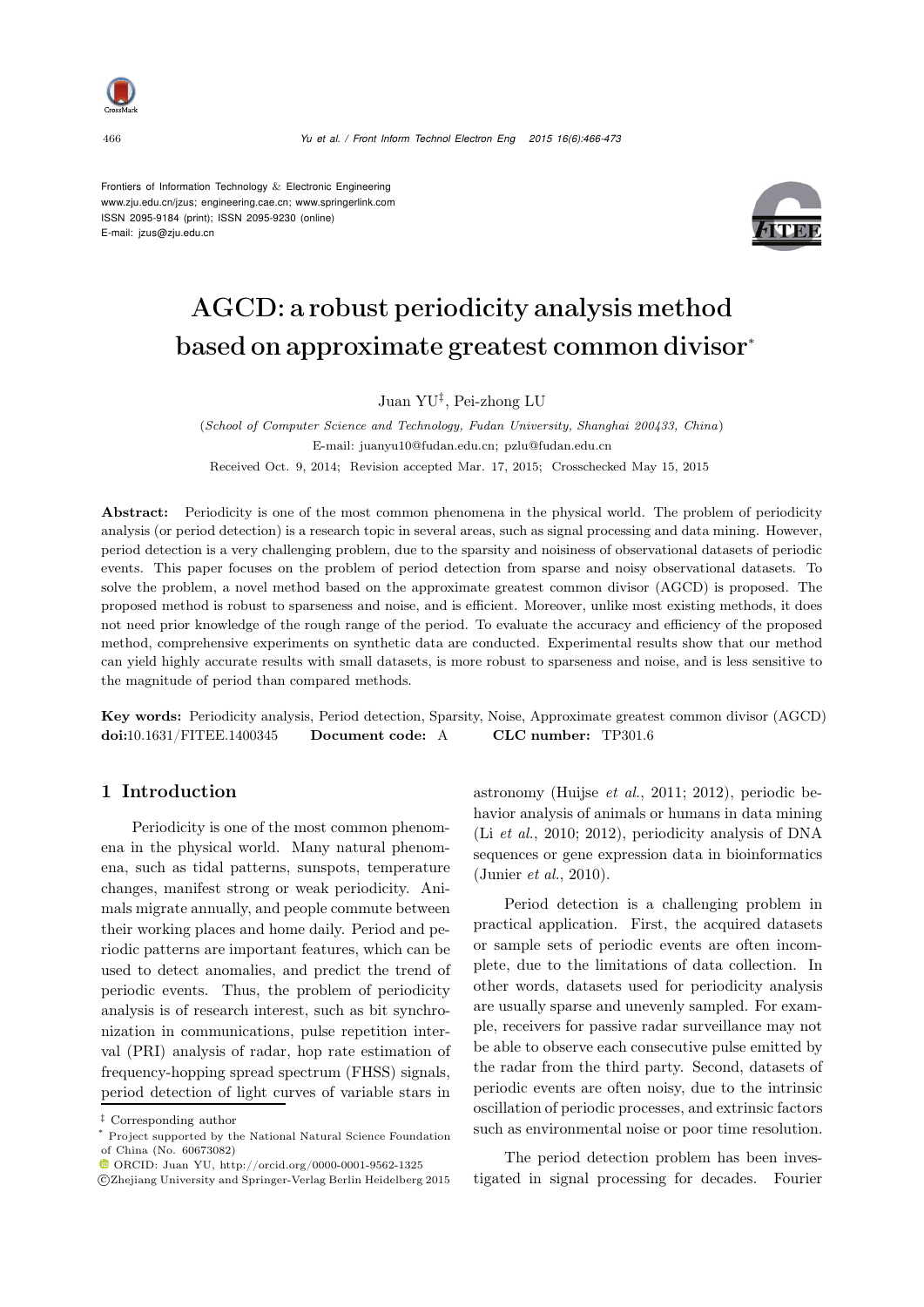transform and autocorrelations are typical methods for analyzing the periodicity of signals. However, these traditional methods are sensitive to noise and sparsity. These methods are based on a typical assumption that datasets are abundant and evenly sampled in time. Thus, these traditional methods cannot be directly applied to sparse and noisy datasets.

To cope with sparse and noisy datasets, several period detection methods have been proposed. [Fogel and Gavish](#page-7-5) [\(1988](#page-7-5)) considered the problem of period estimation from noisy datasets. They modeled the observations as a periodic point process, and proposed a periodogram-based method to discover the unknown period. They returned the value maximizing the periodogram as the estimated period. [Gray](#page-7-6) *et al.* [\(1994\)](#page-7-6) devised a maximum likelihood period estimator for the independent and identically distributed (i.i.d.) Gaussian noise case. But they did not consider missing measurements or outliers. [Sidiropoulos](#page-7-7) *et al.* [\(2005](#page-7-7)) formulated the period detection problem as a maximum likelihood estimation problem, and proposed a family of estimators called separable least squares line search (SLS2) estimators. Following Sidiropoulos *et al.*'s work, Clarkson and McKilliam showed that the maximum likelihood (ML) estimator for the sparse and noisy period estimation problem can be understood as a lattice problem, and proposed the lattice line search (LLS) estimators to solve th[e](#page-7-9) [problem](#page-7-9) [\(Clarkson](#page-7-8)[,](#page-7-9) [2008](#page-7-8)[;](#page-7-9) McKilliam and Clarkson, [2008\)](#page-7-9).

The above mentioned methods operate by sampling an objective function over an interval derived from the range of the true period. That is to say, these methods require the prior knowledge about the rough range of the period. Thus, they are not suitable for period detection applications in which the prior knowledge is impossible to acquire. In addition, the determination of the required sampling interval is also a challenging problem. If the chosen sampling interval is too small, then the optimized period value will never be selected. Otherwise, the computational cost will be high.

Unlike above mentioned methods that need prior knowledge about the range of the period, Casey and Sandler presented a family of methods based on the m[odified](#page-7-10) [Euclidean](#page-7-10) [algorithm](#page-7-10) [\(MEA\)](#page-7-10) [\(](#page-7-10)Casey and Sadler, [1996;](#page-7-10) [Sadler and Casey](#page-7-11), [1998](#page-7-11)). The MEA methods are motivated by the fact that the period is an approximate greatest common difference of differences between consecutive observations, and directly calculate the period from datasets using the MEA. The time complexity of these methods outperforms that of most of existing methods, which is  $O(N \log N)$ in the best case, where  $N$  is the number of observations. Although the MEA methods are efficient, they are sensitive to noise and sparsity.

Most recently, Li *[et al.](#page-7-3)* [\(2012\)](#page-7-3) proposed a new method to detect periods from sparse and noisy datasets. This method exhaustively tries all possible periods combined with a process of segmenting and overlapping, and finally chooses the trial period maximizing the periodicity score as the result period. The datasets they considered are binary sequences, which denote the periodic events happening or not at the corresponding relative timestamps. Compared with other existing methods, the method they proposed makes use of both positive observations (events that happened) and negative observations (events that did not happen) in the course of period estimation, which makes it more accurate and more robust to noise and sparseness than other methods. However, the high accuracy of this method depends on large datasets. Besides, both the accuracy and efficiency of this method are very sensitive to the magnitude of the true period. Time complexity of the method in Li *[et al.](#page-7-3)* [\(2012](#page-7-3)) is  $O(n^2)$ , where *n* is the length of the given binary sequence. It is obvious that  $n$  is closely related to the true period  $p$ , and we have  $n \approx N/(1-\alpha) \cdot p$ , where N is the number of observed observations, and  $\alpha$  is the proportion of missed observations. Therefore, its time complexity can be represented as  $O((N/(1 - \alpha))^2 \cdot p^2)$ .

In this paper, we propose a novel period detection method to effectively solve the problem of period detection from sparse and noisy datasets. Our method is motivated by the fact that the true period is actually the approximate greatest common divisor (AGCD) of the given observational dataset. The main idea of the proposed method is that it calculates and counts the occurrence times of all possible AGCDs by exhaustively searching noise space, and then selects the AGCDs with the highest occurrence times as the estimate. That is to say, our method is to find the most frequently occurring AGCD. Both our method and the MEA-based methods consider the period detection problem as finding the greatest common factor of given observations. The difference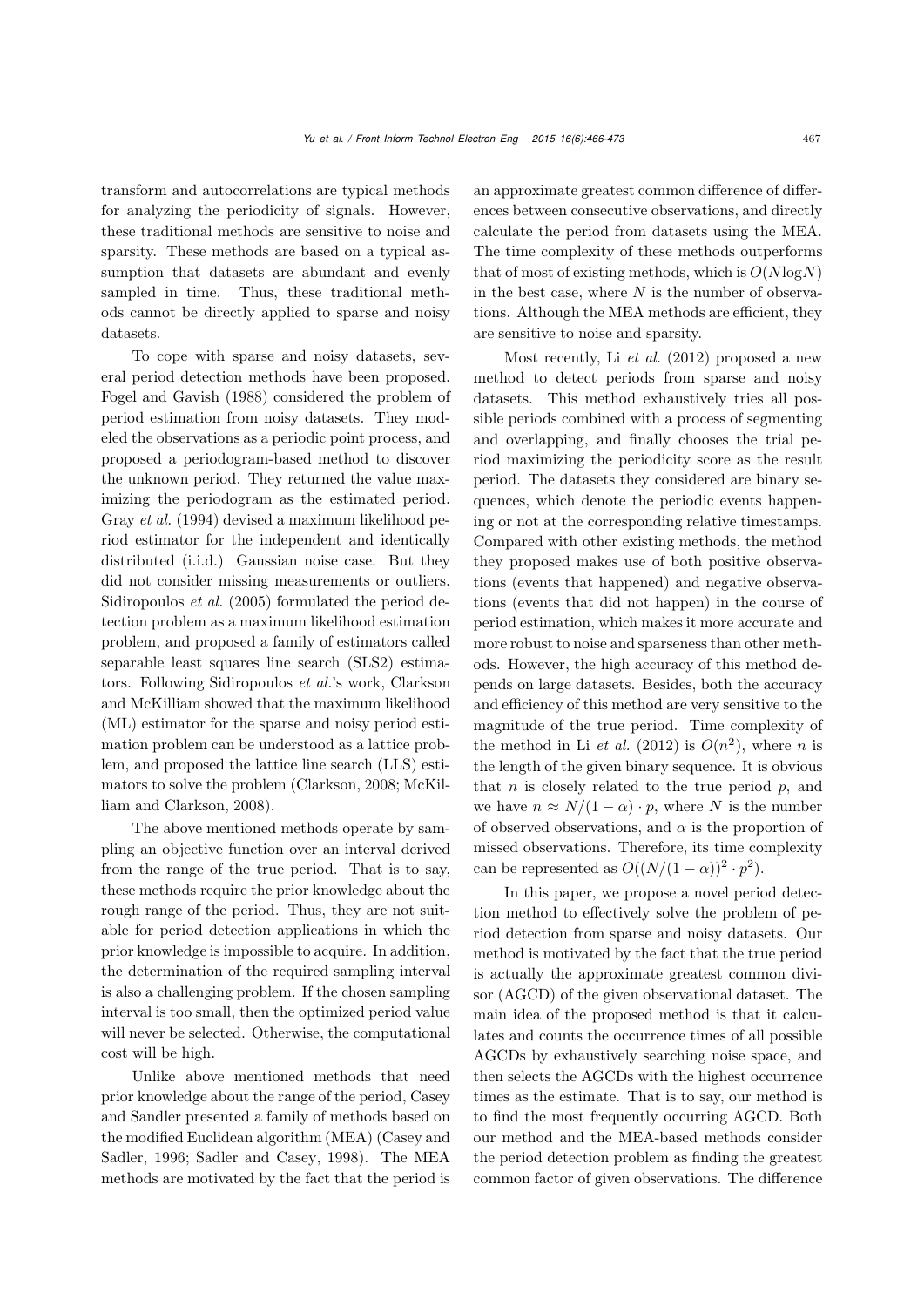is that the MEA-based methods calculate the period through repeated subtractions, whereas our method is based on the noise exhaustive search procedure.

Compared with existing period estimation methods, our proposed method has the following advantages. First, our method does not require the prior knowledge of the rough range of the hidden period, which makes it more general in applications than most existing methods. Second, it is more robust to sparseness and yields higher accuracy than other methods under the same circumstances. Third, it can achieve high accuracy with smaller datasets than what other methods need. According to the theorem introduced in [Casey and Sadler](#page-7-10)  $(1996)$  $(1996)$ , given N randomly chosen positive integers  ${k_1, k_2, ..., k_N}, \text{ and } P\{\text{gcd}(k_1, k_2, ..., k_N) = 1\}$  $[\zeta(N)]^{-1}$ , where  $\zeta(N)$  is the Riemann Zeta function,  $P\{\gcd(k_1, k_2, ..., k_N)\}$  = 1} converges to 1 very quickly as N increases. Fourth, the performance of our method is less sensitive to the magnitude of period  $p$  than the other methods, which makes it applicable to various periodic events. Finally, the efficiency of our method outperforms those of most existing methods. The high efficiency of our proposed method results from the quick convergence of the AGCD algorithm, as the search space of the AGCD algorithm is the noise space rather than the period space and the noise space is generally much smaller than the period space.

# 2 Data model and approximate greatest common divisor

## 2.1 Data model

The observations on a periodic event or behavior can be modeled as a chronological sequence of timestamps, i.e.,  $T = \{t_i\}_{i=1}^N$ , where each element  $t_i$ records the time at which the periodic event was observed. Following the definition of [Fogel and Gavish](#page-7-5) [\(1988](#page-7-5)) and [Casey and Sadler](#page-7-10) [\(1996\)](#page-7-10), each element t*<sup>i</sup>* in  $T$  is defined as

<span id="page-2-0"></span>
$$
t_i = k_i \times p + \varphi + r_i, \tag{1}
$$

where p is the period  $(p > 0)$ ,  $\varphi$  is a uniformly distributed phase  $(0 \le \varphi \le p)$ ,  $\{k_i\}_{i=1}^N$  are indices representing which occurrences have been observed, and  $\{r_i\}_{i=1}^N$  are zero-mean i.i.d. error terms.

Without loss of generality, we assume that all the samples and parameters are integers. For the noise terms, we assume that they have i.i.d. symmetric probability density distributions, such as uniform distribution  $\mathcal{U}[-r, r]$  and white Gaussian distribution  $\mathcal{N}(0, \sigma^2)$ . Furthermore, we assume that  $|r_i| < p/4$  for all i. This assumption makes sure that the difference of two error terms is less than  $p/2$ .

For missing observations, they are often modeled through the distribution of the  ${k_i}_{i=1}^N$ . The Bernoulli process  $B(\lambda)$  is a commonly used model, determining whether a measurement is missing or not, i.e.,  $P(k_{i+1} = k_i + 1) = 1 - \lambda$ , where  $\lambda$  is the probability that the  $(i + 1)$ -th observation was not observed. In addition, missing observations can be modeled by taking the jumps in the  $k_i$  as uniformly distributed on the discrete interval  $[1, M]$ , where  $M$  is a positive integer. That is to say,  $k_{i+1} = k_i + x_i, i = 1, 2, \ldots, N-1$ , where  $x_i \in [1, M]$ is a uniformly distributed random integer variable.

In the data model, the period p, indices  ${k_i}_{i=1}^N$ , phase  $\varphi$ , and noise terms  $\{r_i\}_{i=1}^N$  are all unknown parameters. The problem we consider is to estimate the latent period  $p$  from the given sparse and noisy observations. In other words, given a sequence of observations  $T = \{t_i\}_{i=1}^N$  satisfying Eq. [\(1\)](#page-2-0), which is in ascending order as each observation  $\{t_i\}_{i=1}^N$  is a relative timestamp, we concentrate on the estimation of period  $p$ . This is due to the fact that, once  $p$  has been estimated, the estimation of other parameters is straightforward. Note that although our method focuses on integer period estimation, it can be easily extended to real number period scenarios. We can scale up the real number observations by using finer time granularity, thereby turning into an integer period estimation problem.

#### 2.2 Approximate greatest common divisor

The problem of AGCD was first proposed by [Howgrave-Graham](#page-7-12) [\(2001\)](#page-7-12), which refers to recovering an unknown integer  $p$  from given two near multiples  $x_1$  and  $x_2$  of an unknown integer p, where  $x_1 = q_1p + q_2$  $r_1$  and  $x_2 = q_2p + r_2$ ,  $r_1$  and  $r_2$  are unknown error terms, and  $q_1$  and  $q_2$  are unknown positive integers smaller than  $x_1$  and  $x_2$  respectively  $(q_1$  and  $q_2$  are used to factorize  $x_1$  and  $x_2$  with p, and we are not interested in them in this study). It has been proved that p can be accurately recovered from  $x_1$  and  $x_2$ when the error terms  $|r_i| < \sqrt{p}$  (*i* = 1, 2).

The typical solution to the AGCD problem for two near multiples is the GCD exhaustive search.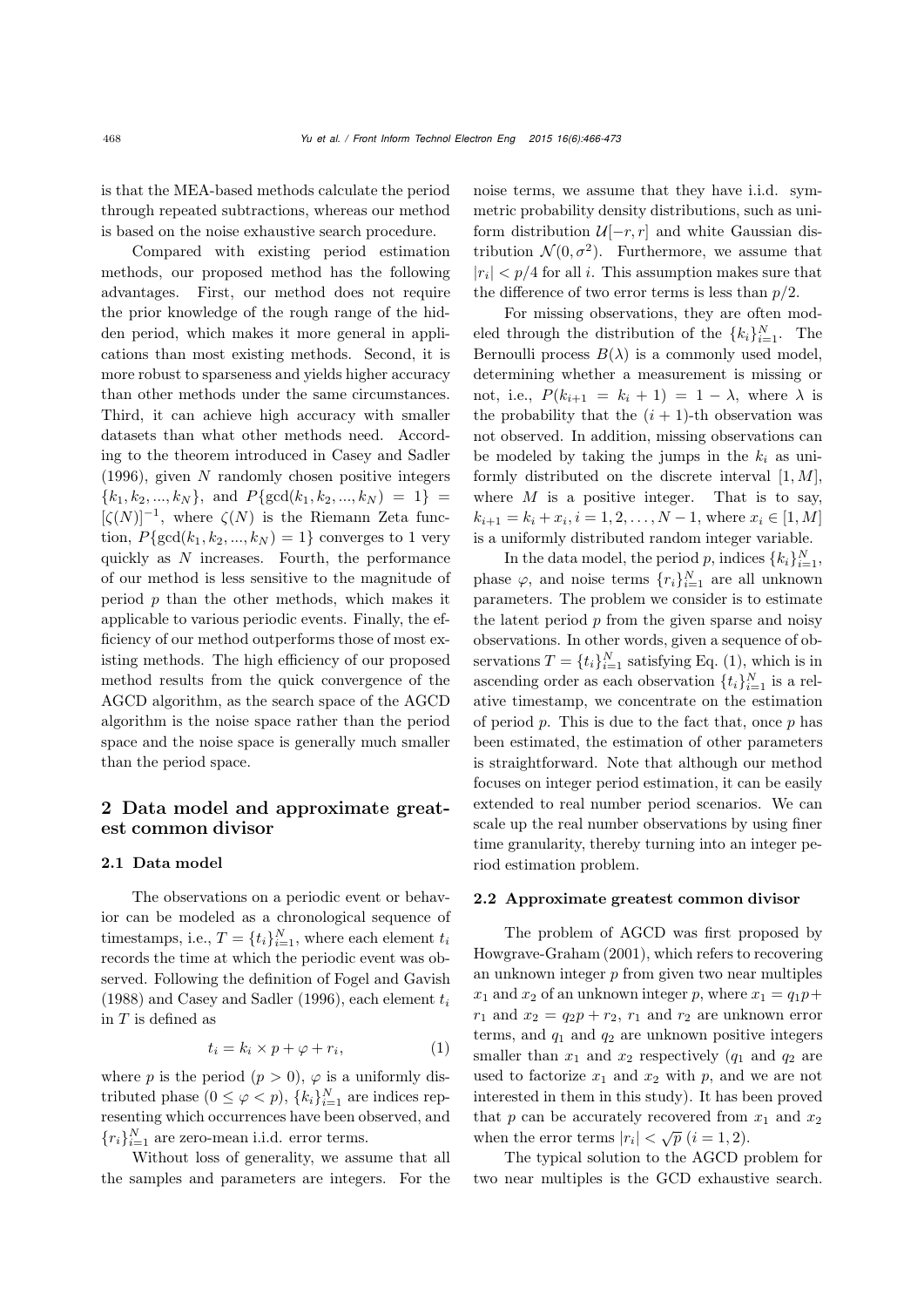The algorithm tries each noise  $(r_1, r_2)$  in the error space and checks whether the greatest common divisor gcd( $(x_1 - r_1)$ ,  $(x_2 - r_2)$ ) is large enough. The whole procedure requires  $r^2$  Euclidean algorithm calculations, where r is the noise threshold and  $r < \sqrt{p}$ . Thus, the complexity is  $O(r^2 \log t)$ , where  $\log t$  is the time complexity of the Euclidean algorithm. We can further measure the time complexity of the AGCD algorithm in terms of period  $p$ . According to the definitions, t is a near multiple of period p, and  $r < \sqrt{p}$ . Finally, the complexity of the algorithm is  $O(p \log p)$ from the perspective of period  $p$ .

# 3 Period detection using the approximate greatest common divisor algorithm

The problem we consider is to estimate the latent period  $p$  of a periodic event from its observational dataset, which is not fully equivalent to the approximate integer common divisor problem introduced in Section 2.2. One significant difference is that the period detection problem does not make such assumptions that  $k_i$  and  $p$  are very large integers and approximate to  $\sqrt{t_i}$ . That is to say, we do not have the prior knowledge about the range of the unknown period  $p$  to help us determine the right answer among a lot of common divisors resulting from the GCD exhaustive search procedure. Without prior knowledge about the range of latent period  $p$ , it is hard for us to correctly estimate  $p$  with only two observations.

Fortunately, we have a large set of observations available, not just two, and those extra observations can also give information about the latent period p. We execute the AGCD exhaustive search for each pair of observations, and record the number of occurrences of each common divisor. Finally, we find that the number of occurrences will peak at the real period  $p$  or multiples of the real period  $p$ , i.e.,  $2p, 3p, \dots$ . In other words, the true period p and its multiples appear much more frequently than other non-period values. Fig. [1](#page-3-0) gives an example about the occurrence times of part of the common divisors resulting from one of the experiments in Section 4, where the true period of the testing data is 100. From Fig. [1](#page-3-0) we can see that the period value and its multiples appear more frequently among all the estimated values.

This observation motivates us to propose a novel period detection method based on the AGCD algorithm, which executes the AGCD algorithm on all pairs of observations and records the occurrence of each common divisor, and then estimates the divisor with the highest occurrence as the period. The proposed method is presented in detail in the following subsections.



<span id="page-3-0"></span>Fig. 1 Frequency of candidate greatest common divisors (GCDs)  $(p = 100)$ 

# 3.1 The approximate greatest common divisor algorithm

The core algorithm of the proposed period detection method is depicted in detail in Algorithm [1.](#page-4-0) It consists of three steps.

The first step is to adaptively obtain the noise threshold. There are two common ways for determining the threshold. One way is to set the threshold according to some prior knowledge. In that case, the first step can actually be omitted. The other way is to adaptively choose the threshold according to the given sample set. In this paper, the data-adaptive method is adopted.

The second step simplifies the problem by eliminating the unknown parameter  $\varphi$ . There are several methods to eliminate  $\varphi$ , such as taking pairwise differences and taking adjacent-sample differences. We tried these eliminating methods, and found that the method used in this paper is most suitable for our AGCD based method.

The third step executes the AGCD exhaustive search procedure over the dataset D to detect the hidden period. Specifically, we calculate AGCDs for every pair of observations in  $D$ , and determine the most frequently occurring AGCD as the result period.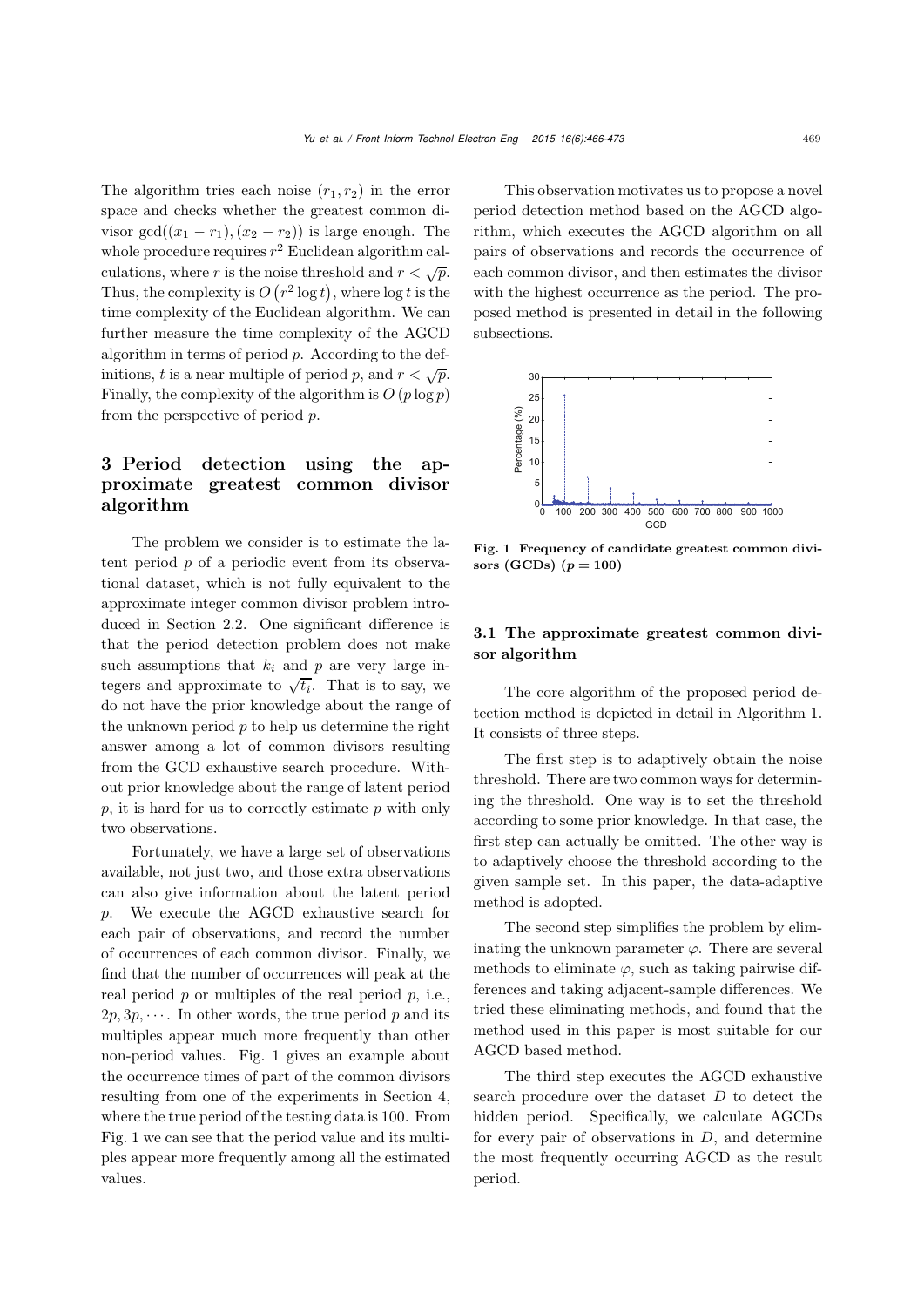<span id="page-4-0"></span>Algorithm 1 AGCD period estimation

**Require:** a set of observations  $T = \{t_1, t_2, \ldots, t_N\}.$ Ensure: period p.

1: Set noisy threshold  $r$ : (1) Take adjacent-element differences, given by  $t'_{i} = t_{i+1} - t_{i};$ (2)  $t = \min\{t'_i\}_{i=1}^{N-1};$ (3) Set noisy threshold  $r = \sqrt{t}$ ; 2: Eliminate phase  $\varphi$ , and form a new set  $D = \{d_1, d_2, \cdots, d_{N-1}\}\$ , where  $d_j = t_j - t_1, \ 1 \leq j \leq N - 1$ 3: Estimate period according to frequencies of occurrence of all possible GCDs:  $(1)$   $G = \emptyset$ ; (2) Compute the pairwise AGCDs among  ${d_1, d_2, \cdots, d_{N-1}}$ for all possible  $r_i \in (-r, r)$  and  $r_i \in (-r, r)$  $g = \gcd(d_i + r_i, d_j + r_j);$ if  $g \geq t$ if  $q \in G$  $\operatorname{occur}[g] = \operatorname{occur}[g] + 1;$ else  $occur[q]=1;$  $G = G \cup q$ ; end if

end if end for

(3) Find the GCD  $g$  with the highest frequency as the period, i.e.,  $p = g$ .

#### 3.2 Problem simplification

Since we focus on the estimation of period  $p$ , Eq. [\(1\)](#page-2-0) can be further simplified by eliminating the unknown parameter  $\varphi$ . To this end, we let each sample subtract the minimal sample of  $T$ , i.e.,  $t_i-t_1$ , and obtain a new sample set  $D = \{d_i\}_{i=1}^{N-1}$ , where

$$
d_i = k'_i \times p + r'_i,\tag{2}
$$

 $k'_{i} = k_{i+1} - k_{1}$ , and  $r'_{i} = r_{i+1} - r_{1}$ . According to the assumptions on the original observations, it can be easily derived that samples in  $D$  are also in ascending order, and that the error terms  $r_i^\prime$  also have i.i.d. symmetric probability density distributions.

Now, the problem becomes estimating period  $p$ from sample set  $D$ . When noise terms  $r_i'$  are zero, period  $p$  will be the GCD of all the samples in  $D$  with a high probability. [Casey and Sadler](#page-7-10) [\(1996](#page-7-10)) have proved that  $gcd(k'_1p, k'_2p, \dots, k'_{N-1}p) \rightarrow p$  which converges quickly as  $N \to \infty$ . In the noise case, the simplified problem can be considered as a general version of the approximate common divisor problem

in [Howgrave-Graham](#page-7-12) [\(2001](#page-7-12)), and we can name it an AGCD problem for multiple samples.

### 3.3 Computational complexity

In our AGCD period detection algorithm, the first step requires  $O(N)$  calculations to identify the noise threshold r, the second step takes  $O(N)$  calculations to eliminate the unknown phase  $\varphi$ , and the third step invokes the AGCD algorithm approximately  $N(N-1)/2$  times to calculate the period in the worst case, where  $N$  is the number of observations. Of the three steps, the third one is the core and the most time-consuming. Finally, the whole complexity of the proposed AGCD algorithm is approximately  $O(N^2p \log p)$ .

In practice, the complexity of our proposed method could be further refined through the following tricks. First, the execution time of the AGCD algorithm of the third step can be further reduced by grouping the samples into several clusters according to a given threshold on the gaps between two consecutive samples, and then choosing samples from different clusters to calculate their common divisors. Therefore, the required number of AGCD calculations could be remarkably reduced from  $N^2$  to N. Therefore, the complexity of our method could be reduced to  $O(N \cdot p \log p)$ .

Furthermore, the dataset size  $N$  can be considered as a constant, and the time complexity can be further reduced to  $O(p \log p)$ . One reason is that the proposed algorithm could detect the accurate period with only a small set of observations, such as  $N = 30$ . According to the theorem introduced in Casey and Sadler [\(1996](#page-7-10)), given  $N$  randomly chosen positive integers  $\{k_1, k_2, ..., k_N\}, P\{\gcd(k_1, k_2, ..., k_N)\} = 1$ }  $[\zeta(N)]^{-1}$ , where  $\zeta(N)$  is the Riemann Zeta function, and thus  $[\zeta(N)]^{-1}$  converges to 1 from below very quickly as  $N$  increases. Thus, there is no need to use large or infinite datasets to detect the period. Another reason is that the observational datasets that we can collect are seldom very large under many circumstances, let alone approaching infinite.

## 4 Evaluation

#### 4.1 Experimental settings

In this section, we compare our method with the single iteration MEA method [\(Casey and Sadler](#page-7-10),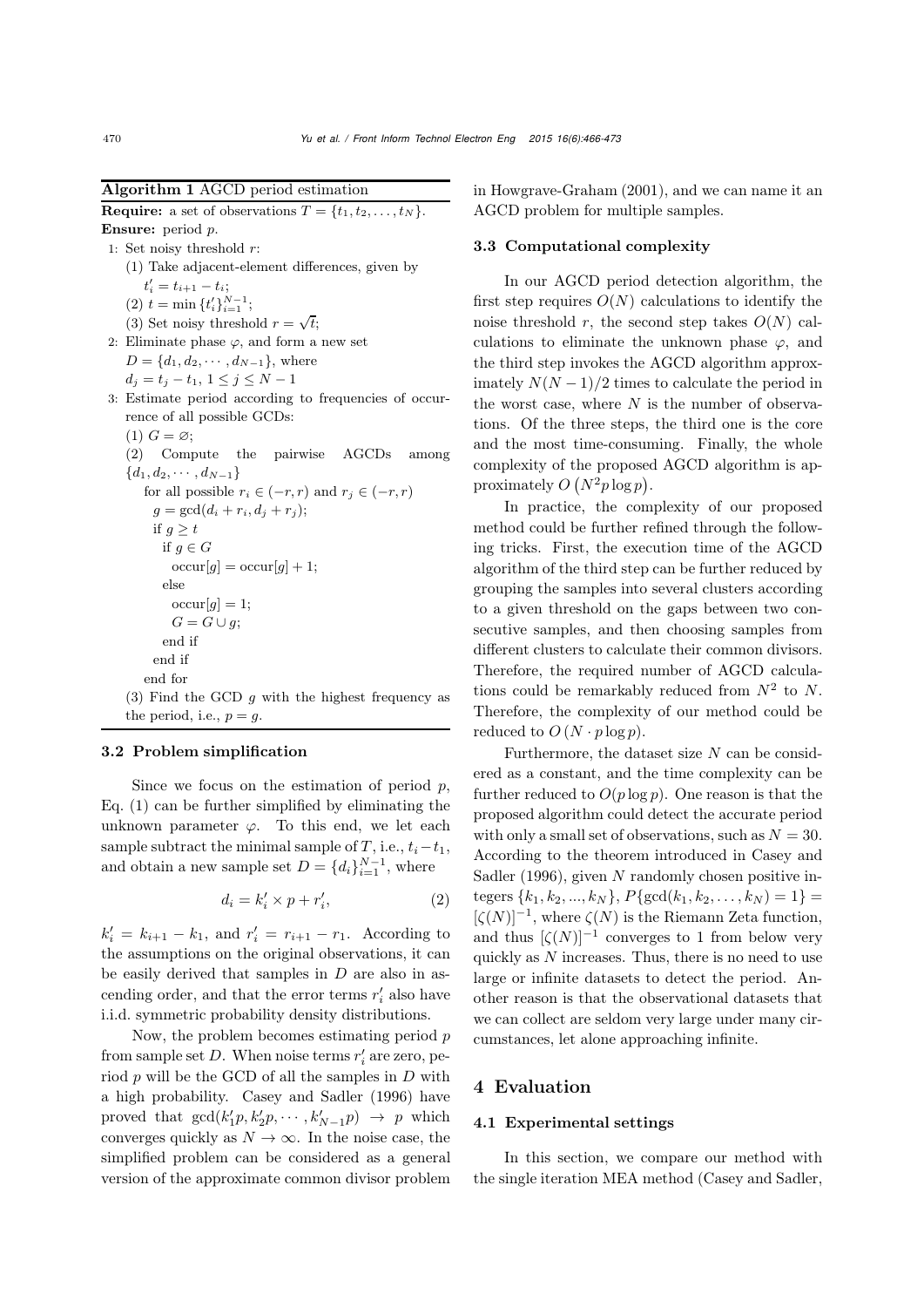[1996](#page-7-10)) and the exhaustive trial of period method proposed in Li *[et al.](#page-7-3)* [\(2012](#page-7-3)). We name these methods AGCD, MEA, and ETP, respectively. These algorithms were implemented in C++. All the experiments were conducted on an Intel Core i5 3.0 GHz machine with 4 GB RAM. As we could not find real datasets to evaluate our method, we designed a data generator according to the data model given in Section 2. The designed generator can generate different synthetic datasets through the settings of period  $p$ , sample size  $N$ , noise threshold  $r$ , and sparsity of observational datasets  $\lambda$  (i.e., the probability of a missing observation). In our generator, the default values of these parameters were set as follows:  $p = 100, N = 40, r = 10, \text{ and } \lambda = 0.8.$ 

We compare the performance of the three methods in terms of accuracy and efficiency. For each experiment, we report the results with one of these four parameters varying while the others are fixed. For each setting of parameters, we independently ran the experiment 100 times. The accuracy of the methods is quantified as the success rate and the mean error. The success rate is the percentage of accurately estimated experiments over the 100 trials. The mean error is the average of the estimated errors over 100 trials, i.e.,  $\text{ME} = \frac{1}{n} \sum_{i=1}^{N} |\hat{p}_i - p|$ .

### 4.2 Accuracy

In this set of experiments, we examine the accuracy performance of the three methods under various parameter settings.

#### 4.2.1 Accuracy with regard to the noise threshold

Figs. [2a](#page-5-0) and [2b](#page-5-0) depict the accuracy performance curves of the three methods with regard to different noise threshold  $r$ . The accuracy of the AGCD method is remarkably higher than the other methods when the noise threshold  $r \leq \sqrt{p}$ . The AGCD method is less accurate than the ETP method in some cases when the size of dataset is  $N = 80$ . The reason is that the ETP method takes advantage of both positive and negative information during the period detection process, whereas our method uses only positive information. However, the high accuracy of ETP relies on large datasets, whereas our method needs fewer observations and can achieve similar accuracy with smaller datasets than the ETP method.



<span id="page-5-0"></span>Fig. 2 Success rate (a) and mean error (b) with regard to noise threshold  $r$  ( $p = 100, \lambda = 0.8$ )

4.2.2 Accuracy with regard to sparseness

Figs. [3a](#page-5-1) and [3b](#page-5-1) show the accuracy performance of the three methods in terms of their robustness to sparsity. The proposed method always outperforms the other methods, and keeps a steadily high accuracy when the sparsity of datasets increases. Thus, our method is more robust to sparsity than the other two methods.



<span id="page-5-1"></span>Fig. 3 Success rate (a) and mean error (b) with regard to sparseness  $\lambda$  ( $p = 100, r = 10$ )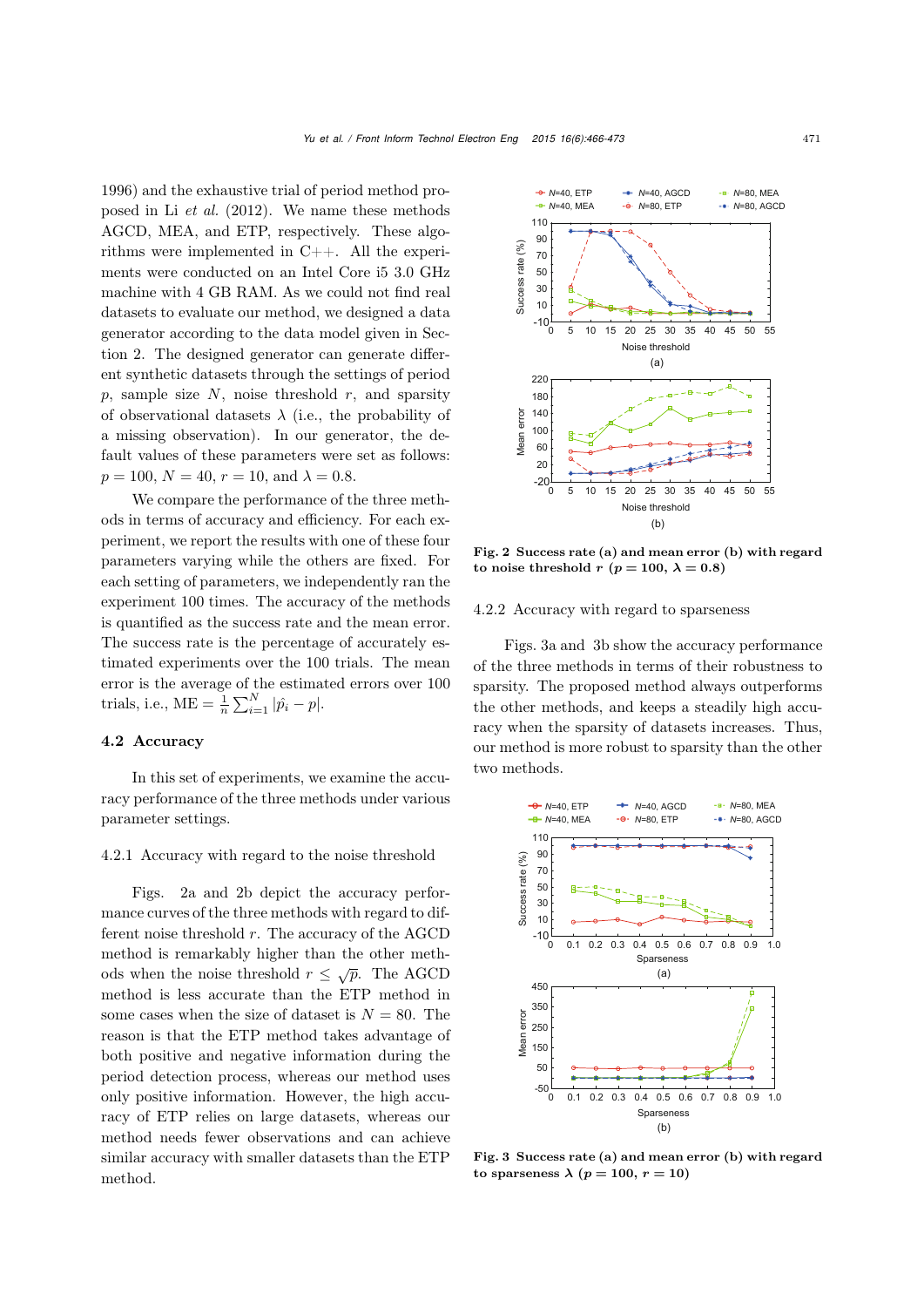4.2.3 Accuracy with regard to the number of observations

# Figs. [4a](#page-6-0) and [4b](#page-6-0) show the accuracy performance of the three methods as the size of datasets N varies. Obviously, the more observations that can be used for the period estimation, the higher the accuracy that can be achieved. Our method can achieve high accuracy with smaller datasets than the other two methods. Our method accurately estimates the period with only 40 observations, while the ETP method needs at least 80 observations to achieve the same accuracy. This means that our method can be used in the situation where large datasets are hard to acquire.



<span id="page-6-0"></span>Fig. 4 Success rate (a) and mean error (b) with regard to sample size  $(p = 100, r = 10, \lambda = 0.8)$ 

4.2.4 Accuracy with regard to different periodic events

Figs. [5a](#page-6-1) and [5b](#page-6-1) show the accuracy of the three methods over various periodic events with different periods. The proposed method keeps a steadily high accuracy as the magnitude of period  $p$  becomes larger, while the accuracy of the other two methods significantly degrades, especially the ETP method. This indicates that the accuracy of our method is independent of the magnitude of the period, which makes it applicable for various periodic events with different periods.

# 4.3 Efficiency

The time performance of the three methods is shown in Fig. [6.](#page-6-2) The running time of the proposed method is close to that of the MEA method, which is currently the fastest periodic estimation method to the best of our knowledge. And the efficiency of our method is much less sensitive to the size of



Fig. 5 Success rate (a) and mean error (b) with regard to different period values ( $N = 40$ ,  $r = 10$ ,  $\lambda = 0.8$ )

<span id="page-6-1"></span>

<span id="page-6-2"></span>Fig. 6 Efficiency with regard to sample size *N* with  $p = 100$  (a) and period *p* with  $N = 40$  (b) ( $r = 10$ ,  $λ = 0.8$ )